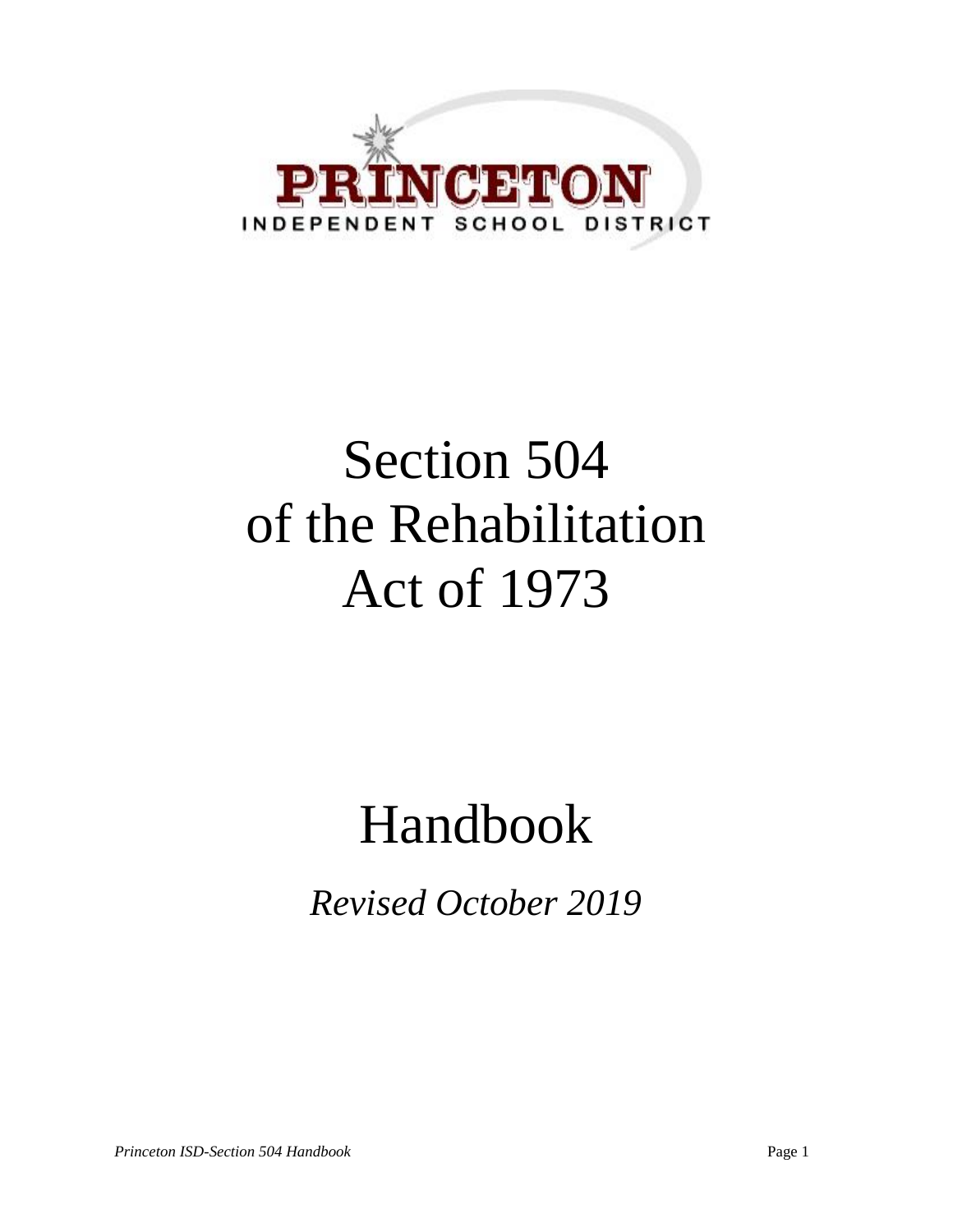# **Table of Contents**

# **PISD Section 504 Handbook**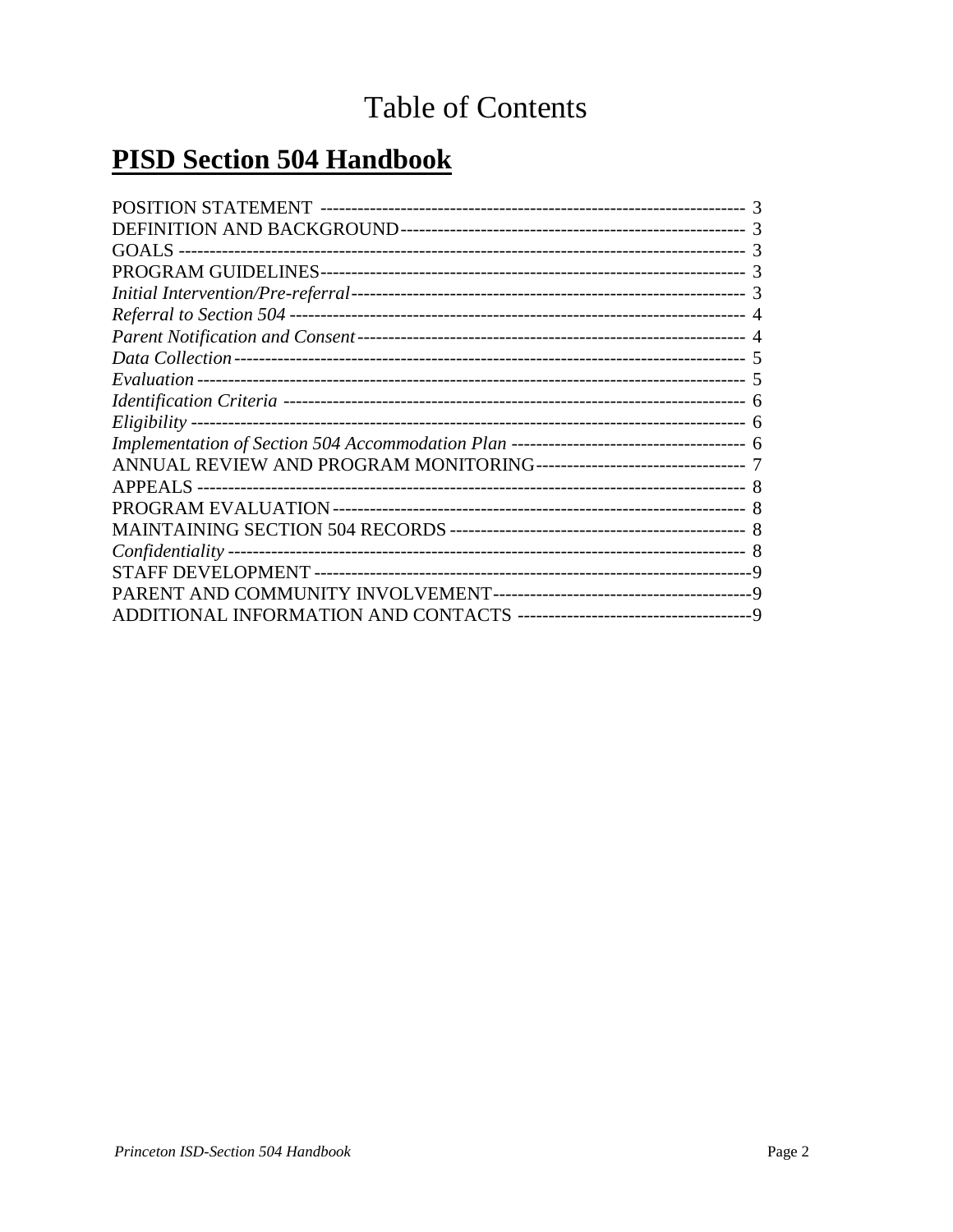## **POSITION STATEMENT**

Princeton ISD recognizes that Section 504 regulations require a school district to provide a "free appropriate public education" (FAPE) to each qualified student with a disability who is in the school district's jurisdiction, regardless of the nature or severity of the disability.

The purpose of this handbook is to:

• Familiarize staff, Section 504 committee members, and parents with Section 504 and provide information regarding state laws and district guidelines for identifying and serving these students.

# **DEFINITION AND BACKGROUND**

Section 504 of the Rehabilitation Act of 1973 is a civil rights law designed to eliminate discrimination on the basis of disability in any program or activity receiving Federal financial assistance. Section 504 guarantees certain rights to individuals with disabilities, including the right to full participation and access to a *free and appropriate public education* (FAPE) to all children regardless of the nature or severity of the disability. Specifically, 34 C.F.R.§104 states:

*"No otherwise qualified individual with a disability in the United States... shall, solely by reason of her or his disability, be excluded from participation in, be denied the benefits of, or be subjected to discrimination under any program or activity receiving Federal financial assistance."* 

Section 504 ensures that a qualified child with a disability has equal access to education. The child may receive appropriate accommodations and modifications tailored to the child's individual needs. An appropriate education for a student with a disability under the Section 504 regulations could consist of education in regular classrooms, education in regular classes with supplementary services, and/or special education and related services.

# **GOALS**

Under Section 504, Princeton ISD's goal is to provide appropriate educational services that are designed to meet the individual needs of qualified students to the same extent that the needs of students without a disability are met.

# **PROGRAM GUIDELINES**

Princeton ISD has established the following guidelines and procedures for initial evaluations, annual reviews, and periodic re-evaluations of students who need or are believed to need Section 504 services because of disability.

#### *Initial Intervention/Pre-referral*

PISD Section 504 services are an integral part of our Response to Intervention (RTI) program. (*See PISD RTI Handbook for additional information).* If a child experiences educational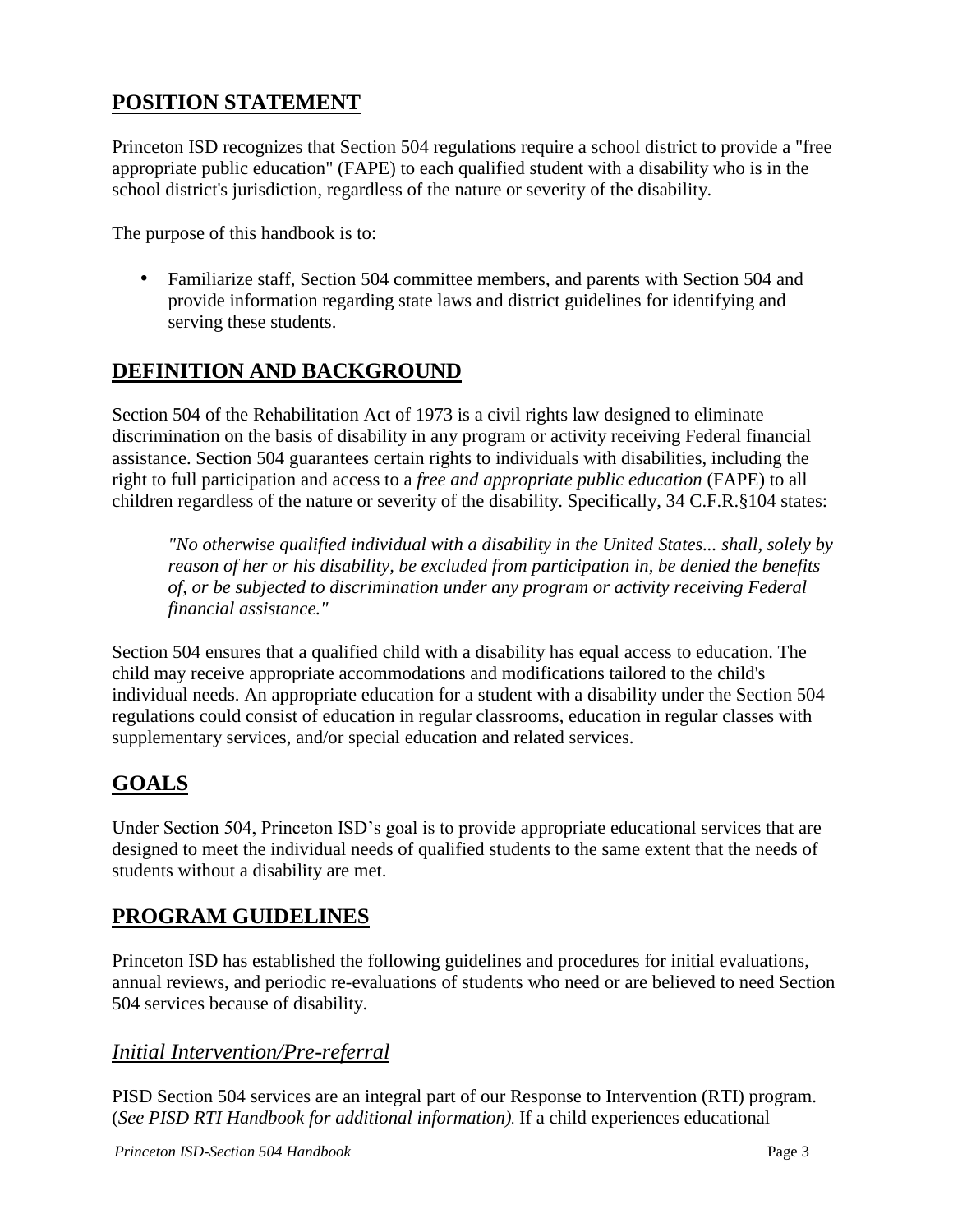difficulties, and no known impairment exists, the intervention process begins. To ensure that appropriate instruction directly addresses students' academic and behavioral difficulties in the general education setting, a RTI multi-tiered service delivery model is used. Tiers of increasingly intense intervention are implemented to respond to student-specific needs prior to a Section 504 referral:

- **Tier 1:** The classroom teacher shall provide and document ongoing interventions, evidence of progress monitoring, and evaluate the effectiveness of interventions, as needed, for all students in the general education classroom and shall work collaboratively with other teachers in the grade level or department for support.
- **►** Tier 2: Students who have not successfully responded to Tier 1 interventions provided in the classroom will be referred to the student's individualized Student Support Team (SST). Through the SST, students are identified for individual or small group intervention in addition to core class instruction. This level includes scientific research-based programs, strategies, and procedures designed and employed to supplement, enhance, and support Tier 1 activities*.*

### *Referral to Section 504*

Students who have not responded adequately to RTI interventions in Tiers 1 and 2 shall be referred to **Tier 3** for a Section 504 evaluation by his or her Student Support Team (SST) to determine if there is a significant impact on the student's learning or behavior.

If the parent or other professional informs the school that the student has an impairment or the parent requests an evaluation, a referral is made to the campus 504 coordinator.

 The person(s) referring a student for a Section 504 evaluation shall complete a *Section 504 Review Committee Referral* form and turn it in to the campus 504 coordinator. *(See Frontline Form).*

Note: For **dyslexia evaluation referrals** through Section 504, see special instructions in the *PISD Dyslexia Handbook*.

A staff member or parent may request to skip the multi-tiered process and request an evaluation through Section 504 or IDEA at any time to better meet a student's individual needs.

#### *Parent Notification and Consent*

Section 504 requires informed parental consent for initial evaluations. The campus 504 coordinator shall send the *Section 504 Notice and Consent for 504 Evaluation* and *Notice of Parent and Student rights under Section 504* to the parent and wait for a reply before proceeding with the evaluation. *(See Frontline Form)*

If a parent refuses consent for an initial evaluation and a recipient school district suspects a student has a disability, the IDEA and Section 504 provide that school districts may use due process hearing procedures to seek to override the parents' denial of consent. Section 504 requires districts to provide notice to parents explaining any evaluation and placement decisions affecting their children and explaining the parents' right to review educational records and appeal any decision regarding evaluation and placement through an impartial hearing.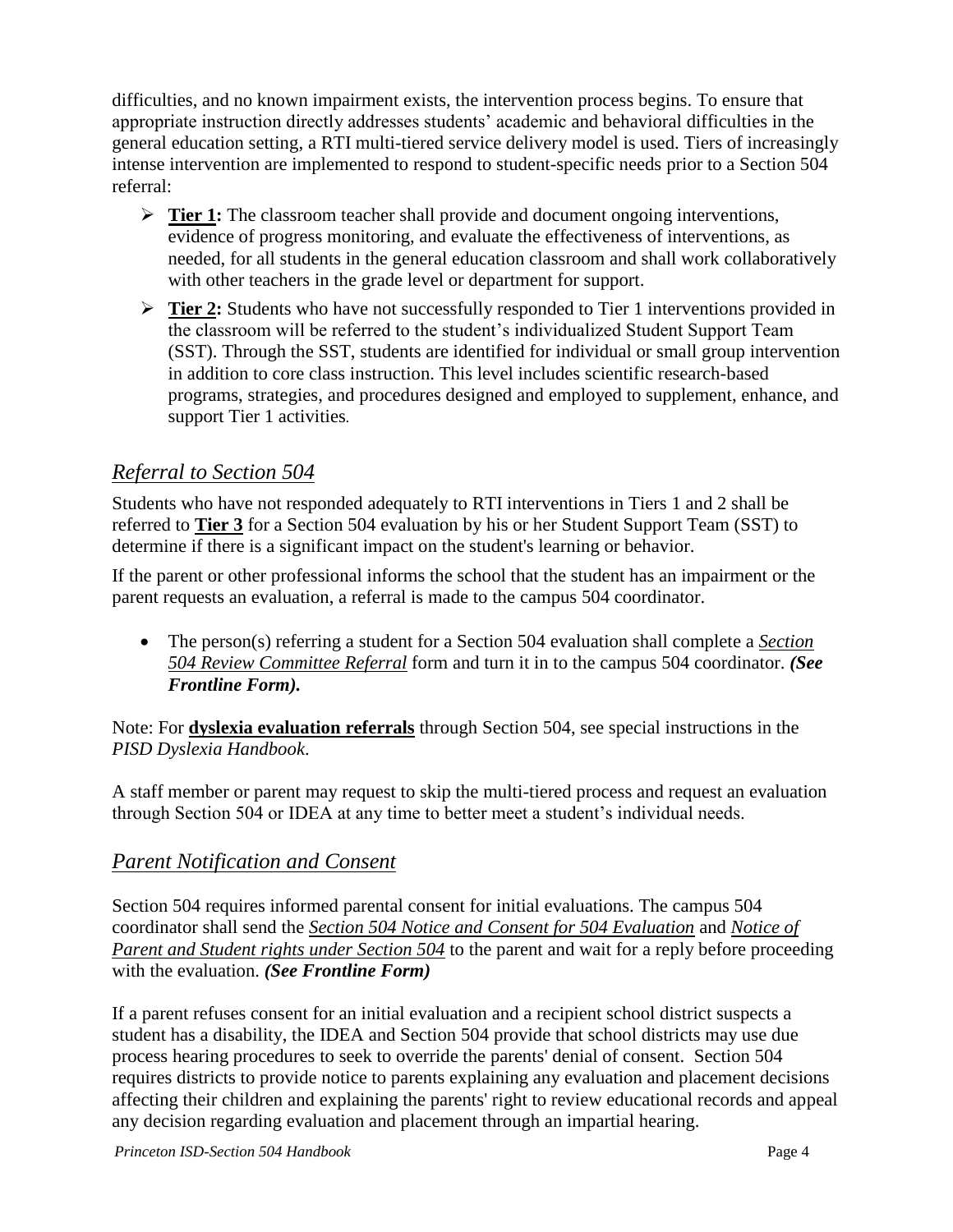#### *Data Collection*

Once parent consent is obtained, the campus 504 coordinator shall:

- 1. Create a Frontline Section 504 profile for the student, and complete as many screens as possible prior to the meeting to save time.
- 2. Select a multi-disciplined 504 committee to evaluate the student that includes persons knowledgeable about the student and the meaning of the evaluation data. Members shall include the student's teacher(s), parent, administrator and/or counselor, and LPAC representative if applicable. Enter their names on the *Frontline Section 504 Committee Members* screen. *(Frontline Form)*
- 3. Schedule and send a notice to campus 504 committee members for a Section 504 meeting, allowing enough time in between for data collection.
- 4. Send the following forms to the parent(s)/guardian(s):
	- a. *504 Meeting Notice (Frontline Form)*
	- b. *504 Parent Input (Frontline Form)*
- 5. Send each of the student's classroom teachers a *Teacher Input* form *(Frontline Form)* and input the data returned into the corresponding Frontline screens.
- 6. Along with the information from the parent(s) and classroom teachers, the campus 504 coordinator shall collect all other relevant data from school records such as:
	- *Health Information* form from nurse *(Frontline Form).* 504 Coordinator or nurse can input data directly on corresponding screen in Frontline.
	- *STAAR/TELPAS scores - (Frontline)*
	- *Academic Progress (report cards PEIMS)*
	- *Attendance (PEIMS)*
	- *Behavior – (PEIMS)*
	- *RTI, LPAC, SPED records (Frontline)*

The amount of information required to identify a student for Section 504 is determined by the 504 committee based on the suspected disability of the student. The committee members must determine if they have enough information to make a knowledgeable decision as to whether or not the student has a disability. The Section 504 regulatory provision at 34 C.F.R. 104.35(c) requires that school districts draw from a variety of sources in the evaluation process so that the possibility of error is minimized. The information obtained from all such sources must be documented and all significant factors related to the student's learning process must be considered.

#### *Evaluation*

At the elementary and secondary school level, determining whether a child is a qualified disabled student under Section 504 begins with the evaluation process. A school district MUST evaluate a student prior to providing services under Section 504. Section 504 requires the use of evaluation procedures that ensure that children are not misclassified, unnecessarily labeled as having a disability, or incorrectly placed, based on inappropriate selection, administration, or interpretation of evaluation materials.

The initial evaluation takes place at the scheduled 504 meeting by the 504 committee. Using the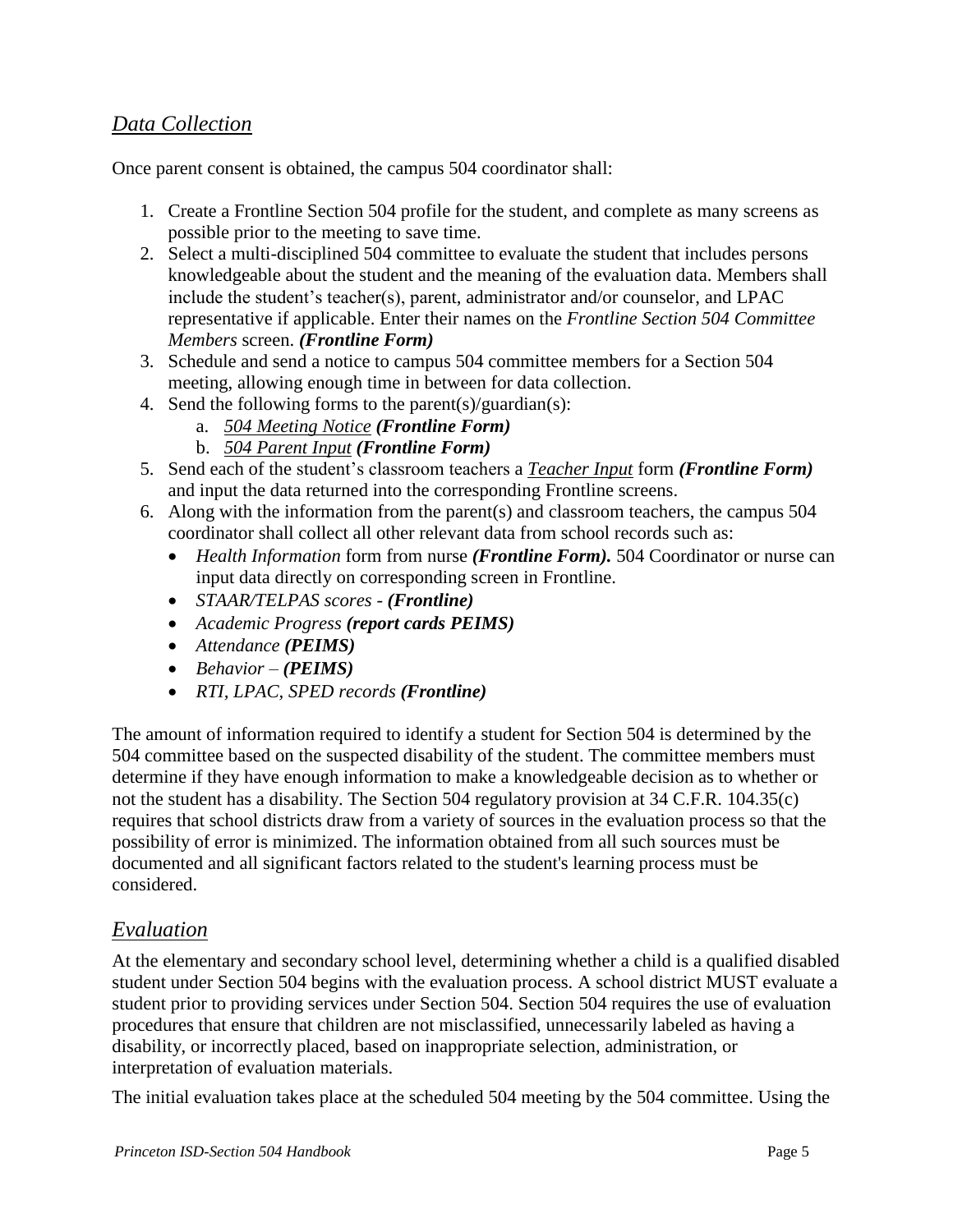#### *Committee Checklist for Determining 504 Eligibility* form *(Google Share Drive – 504*

*Resources)*, *Parent and Teacher Input Forms (Frontline Forms)*, and data collected from school records, the committee determines if the student is eligible for Section 504 services based on the following identification criteria:

#### *Identification Criteria*

To qualify under Section 504 a student must:

- Be determined to have a physical or mental impairment that \**substantially limits* one or more major life activities including learning and behavior.
- Have a record of having such an impairment OR
- Be regarded as having such impairment.
	- *\*The determination of whether a student has a physical or mental impairment that substantially limits a major life activity must be made on the basis of an individual inquiry. The Section 504 regulatory provision at 34 C.F.R. 104.3(j)(2)(i) defines a physical or mental impairment as any physiological disorder or condition, cosmetic disfigurement, or anatomical loss affecting one or more of the following body systems: neurological; musculoskeletal; special sense organs; respiratory, including speech organs; cardiovascular; reproductive; digestive; genito-urinary; hemic and lymphatic; skin; and endocrine; or any mental or psychological disorder, such as mental retardation, organic brain syndrome, emotional or mental illness, and specific learning disabilities. The regulatory provision does not set forth an exhaustive list of specific diseases and conditions that may constitute physical or mental impairments because of the difficulty of ensuring the comprehensiveness of such a list.*

#### *Eligibility*

If the 504 committee determines that the student has a physical or mental impairment which substantially impairs a major life activity and is in need of Section 504 services, a specific, custom-designed individual 504 Plan will be developed beyond the interventions implemented in RTI program Tiers 1 and 2.

If the 504 committee determines more information is needed to determine eligibility or the student may be eligible under IDEA, a referral is made for further evaluation.

If the 504 committee determines that the student does NOT have a physical or mental impairment which substantially impairs a major life activity and further evaluation is NOT needed, the child is referred back to Tier 2 of the RTI program where current classroom interventions shall be revised and implemented.

#### *Implementation of Section 504 Plan*

When a student is identified as eligible under Section 504, the following steps shall be taken:

During the 504 initial evaluation meeting, the 504 committee shall:

 Develop an individualized *Section 504 Plan* for services to match the student's needs. *(Frontline 504 Plan and/or 504 Behavior Intervention Plan screens)*.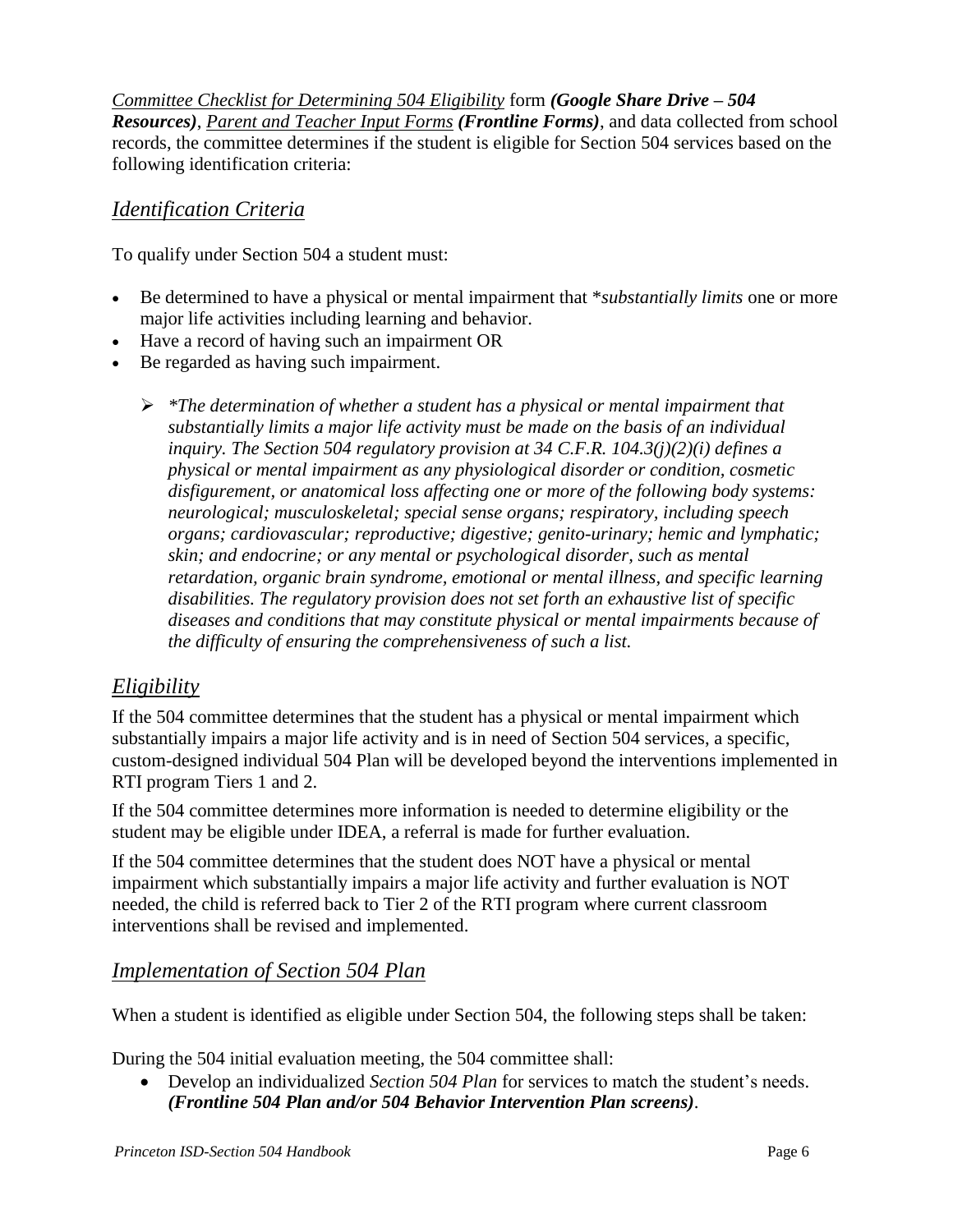- Determine *504 Instructional Accommodations (Frontline screen)*
- Complete any other Frontline screens relevant to the student's disability, i.e., dyslexia, manifestation determination, etc.
- Allow parents input in the development of the plan and give them a copy.

After the meeting, the campus 504 coordinator shall:

- Disseminate information and provide a copy of the *504 Instructional Accommodations* to the student's teachers as appropriate. *(Frontline Form)*
- Provide the PEIMS secretary a copy of the *PEIMS Indicator* form *(Frontline Form)* and instruct him/her to flag the student's 504 status on the Infinite Campus database.
- Place copy of the *Notice of 504 Identification* form in the student's cumulative folder. *(Google Shared Drive – 504 Resources).*
- Archive the meeting and upload documents collected for the evaluation.

## **ANNUAL REVIEW /PROGRESS MONITORING**

PISD conducts an annual review for Section 504 services that is unique and individualized to each student. The purpose of this review is the collection of data that allows staff to evaluate whether the accommodations are effective.

The campus 504 coordinator shall:

- Schedule an Annual 504 Review Meeting, invite campus 504 committee members, and send the parent(s) *504 Meeting Notice* and *Notice of Parent and Student rights under Section 504. (Frontline Forms)*
- Collect school records and data from teachers using the *504 Accommodations Data Collection* form *(Frontline Form)* to determine the effectiveness of current accommodations and any revisions that are recommended by the committee based on the data.
- During the meeting, complete a new *504 Plan* and/or *Behavior Intervention Plan, and 504 Instructional Accommodations* form. *(Frontline Screens)*
- Follow the same procedures from the initial meeting described above to archive records and provide the required documents to the parents, teachers, and PEIMS secretaries.

The 504 Plan can be amended at any time by calling an additional meeting, completing the *504 Amendment* screen, *(Frontline)* and following the same procedures to archive records and provide the required documents to the parents, teachers, and PEIMS secretaries as necessary.

Periodic re-evaluation is also required. This shall be conducted in accordance with the IDEA regulations, which require re-evaluation at three-year intervals (unless the parent and the 504 committee agree that re-evaluation is unnecessary) or more frequently if conditions warrant, or if the child's parent or teacher requests a re-evaluation, but not more than once a year (unless the parent and 504 committee agree otherwise). For a re-evaluation, the campus 504 coordinator will use the same forms and steps taken for an initial evaluation.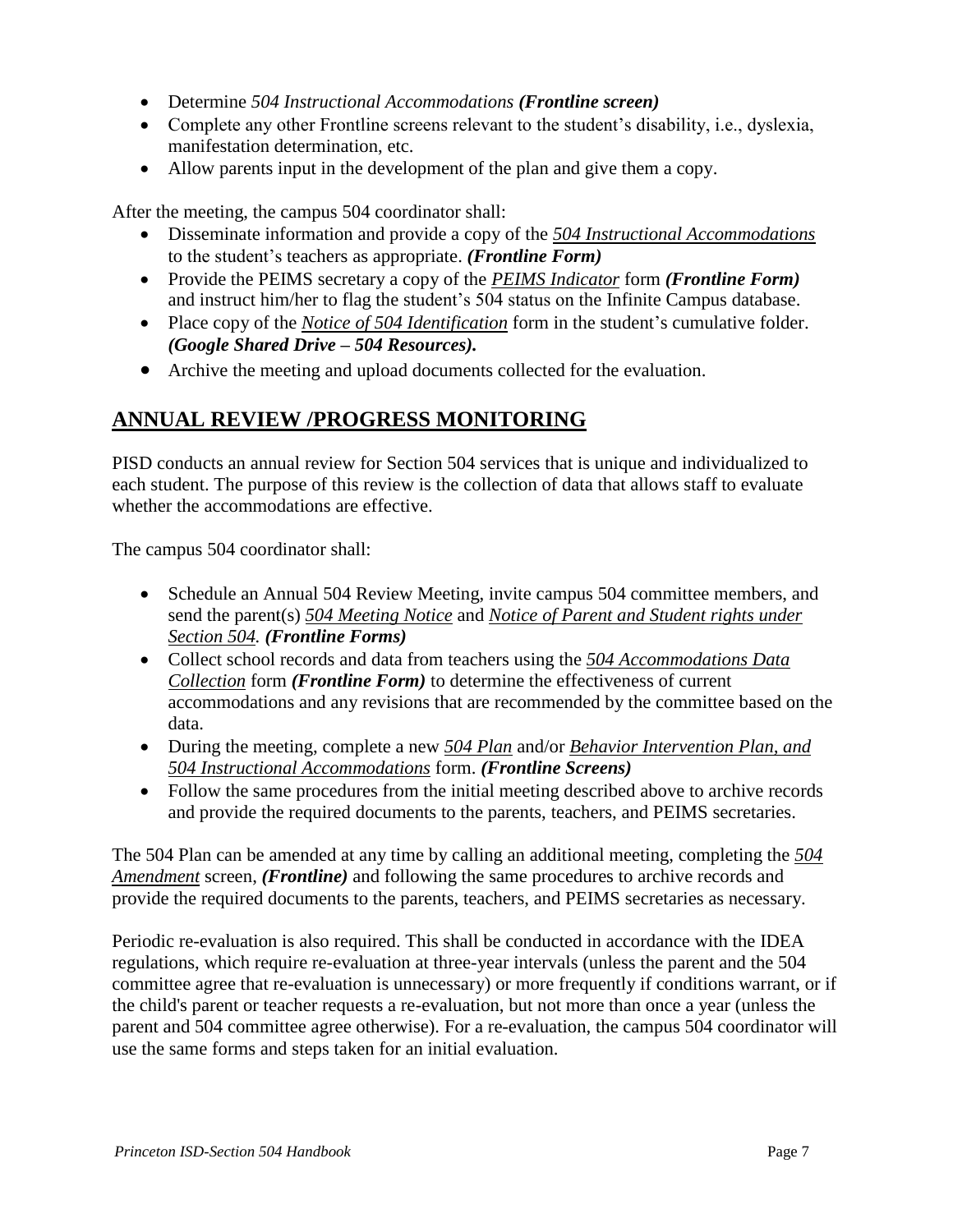# **APPEALS**

The Texas Education Agency has no jurisdiction over Section 504 implementation. Complaints alleging a violation of Section 504 may be addressed to your local district 504 Coordinator or to the Office of Civil Rights.

If you wish to challenge the actions of the district's Section 504 Committee in regard to your child's identification, evaluation, or educational placement, please file a written Notice of Appeal with the district's Section 504 Coordinator within 15 calendar days from the time you received written notice of the Section 504 Committee's action(s). An impartial hearing will be scheduled and you will be notified in writing of the date, time, and place for the hearing. If you disagree with the decision of the impartial hearing officer, you have a right to a review of that decision by a court of competent jurisdiction 34CFR 104.36.

On Section 504 matters other than your child's identification, evaluation, and placement, you have a right to file a complaint with the district's Section 504 Coordinator, who will investigate the allegations to the extent warranted by the nature of the complaint in an effort to reach a prompt and equitable resolution. You also have the right to file a complaint with the Office of Civil Rights.

# **PROGRAM EVALUATION**

PISD Section 504 services are reviewed and evaluated annually by the District Site-Based Committee.

# **MAINTAINING SECTION 504 RECORDS**

Section 504 records are created and maintained in the district's Frontline Education database throughout the student's years in school. The students' 504 records can be accessed through Frontline as the student moves to each grade level/campus in the district.

- Because Section 504 records are kept separately from the cumulative folder, a copy of the form titled *Notice of 504 Identification* shall be placed in the cumulative folder to inform staff that additional 504 documents exist in another location. *(Google Share Drive – 504 Resources.*
- At the beginning of each school year, the student's teachers shall receive a copy of the *504 Instructional Accommodations* and/or *Behavior Interventions* prior to the first day of instruction. *(Frontline Form)*

#### *Confidentiality*

PISD ensures that individual school based 504 procedures regarding confidentiality are in accordance with the Family Educational Rights and Privacy Act (FERPA). Parents have access to any documentation involving their child, including Section 504 records.